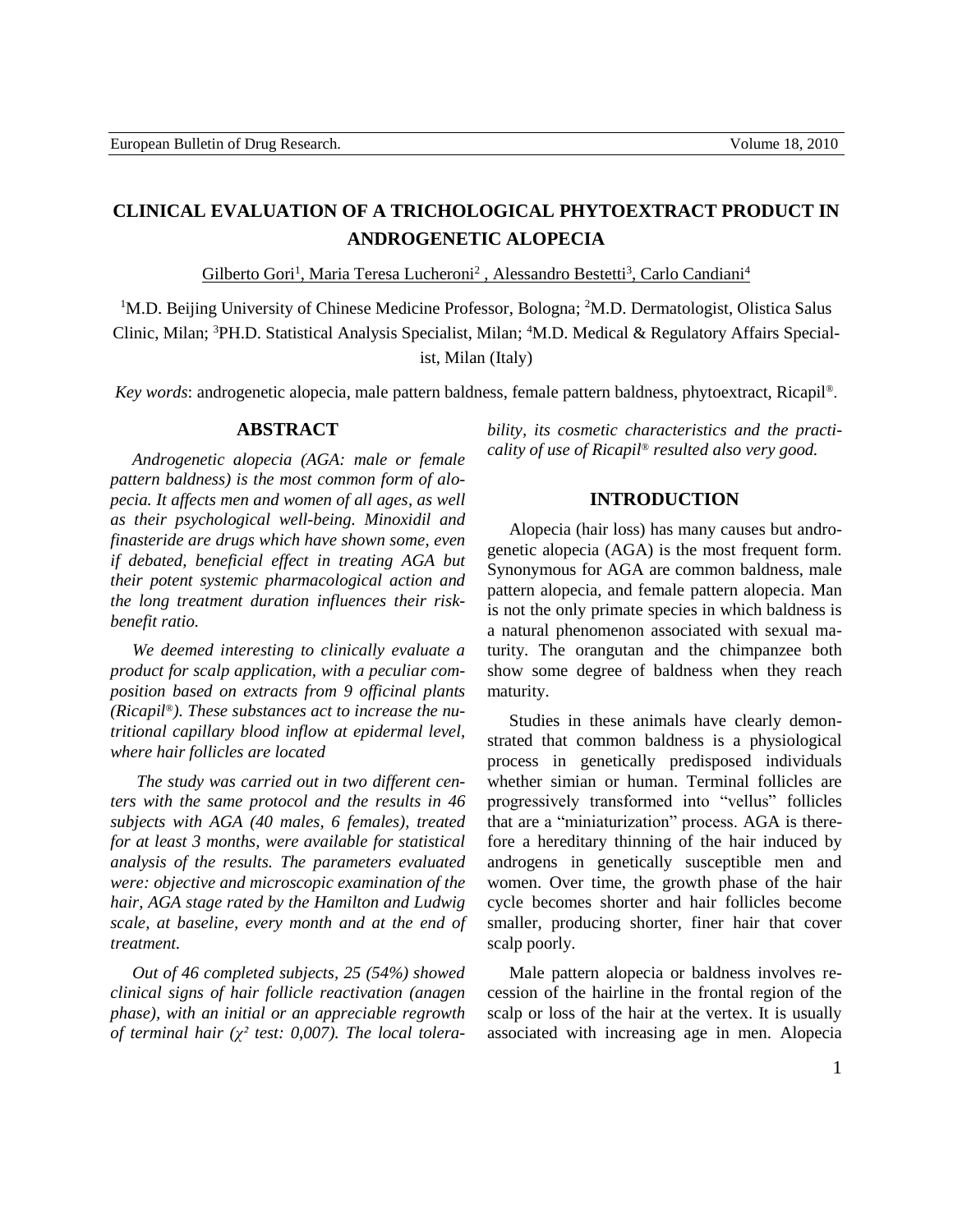|  |  |  | European Bulletin of Drug Research. |
|--|--|--|-------------------------------------|
|--|--|--|-------------------------------------|

may also be associated with systemic disorders, severe emotional and physical stress or skin disorders or be due to nutritional deficiencies.

Hamilton and Norwood provided the adopted classification of AGA, describing different subtypes. From the natural prepubertal scalp pattern (type I), the progression of hair loss is to type II in 96% of men and 79% of women after puberty. The patterns type V to type VIII take place in 58% of men aged over 50 years with the extent of baldness tending to increase to the age of 70 years. About 25% of women develop type IV scalps by the age of 50 years after which there is not further increase in balding. Approximately 30% of white men are affected by the age of 30 years, at least are affected at 50 years, and 80% are affected at 70 years. The negative effects of hair loss include self-perception of body image and can influence others' perception of the balding individuals with the result to deeply influence in many subjects their quality of life.

Several pharmacological treatment options have been studied: potent topical corticosteroids, topical dithranol and minoxidil, although their efficacy is discussed. The  $5\alpha$ -reductase inhibitor finasteride has been shown to be of benefit in men with male pattern alopecia, but it is restricted to be used in males. Furthermore minoxidil and finasteride must be used continuously as any benefit will be lost after stopping the treatment, exposing the subjects also to adverse events due to their potent pharmacological action.

The development of Ricapil® formulation is due to the researches of a well reputed Chinese dermatologist, Zhao Zhang Guang and it is an example of the olistic approach of Chinese traditional medicine. Illness - patients' conditions - use of natural Chinese herbal plants are strictly linked. This product is intended for scalp application and contains substances extracted from 9 officinal plants: *Carthamus Tinctorius*, *Prunus Persica*, *Zingiber Officinalis, Panax Ginseng, Salvia Officinalis, Cuscuta Epithimum, Carum Petroselinum, Angelica Archangelica*, *Capsicum Annuum*. The aim of these components is to oppose to hair loss and then to

increase terminal hair production by providing, through an enhanced local microcirculation, nutrients essential for hair follicle activity and for exit from the resting phase.

These results are buoyed by the amelioration of local nutrients and oxygen availability at epidermal level sustained by a better scalp microcirculation. The product exerts also a regulatory influence on sebaceous glands function. The epidemiologic relevance of AGA with its rebounds on individuals' quality of life requires disposing of an effective and risking free approach for the treatment. Thus, given our professional specialization in Chinese traditional medicine and psychosomatic dermatology, we found interesting to carry out a direct clinical experience with this peculiar natural association.

# **MATERIALS AND METHODS**

The study was aimed to determine if this unique formulation is able to induce a detectable effect against not only hair loss but also in favor of hair follicle reactivation (anagen phase) and its terminal hair production. Statistical analysis on response to treatment was performed using chi-square test.

The study was carried out in an open fashion in two different centers, Bologna and Milan, according to the same protocol. The formulation has been applied once a day on the scalp, gently massaging. The dose was equal to a nut and the total amount of doses used per day was related with the extension of alopecic areas to be treated (1-2 to a max of 3-4) in each individual.

In our cases the minimum treatment period was three months, the longest twelve months. The subjects have been evaluated by the investigators before and after treatment, with controls every month. The clinical evaluations consisted in macroscopic and microscopic examination of the hair, rating of AGA stage by Hamilton (males) and Ludwig (female) scales. An evaluation of product tolerability and its cosmetic and practicality properties was also done.

Inclusion criteria foresaw the presence of AGA, an interruption of at least 6 months of any other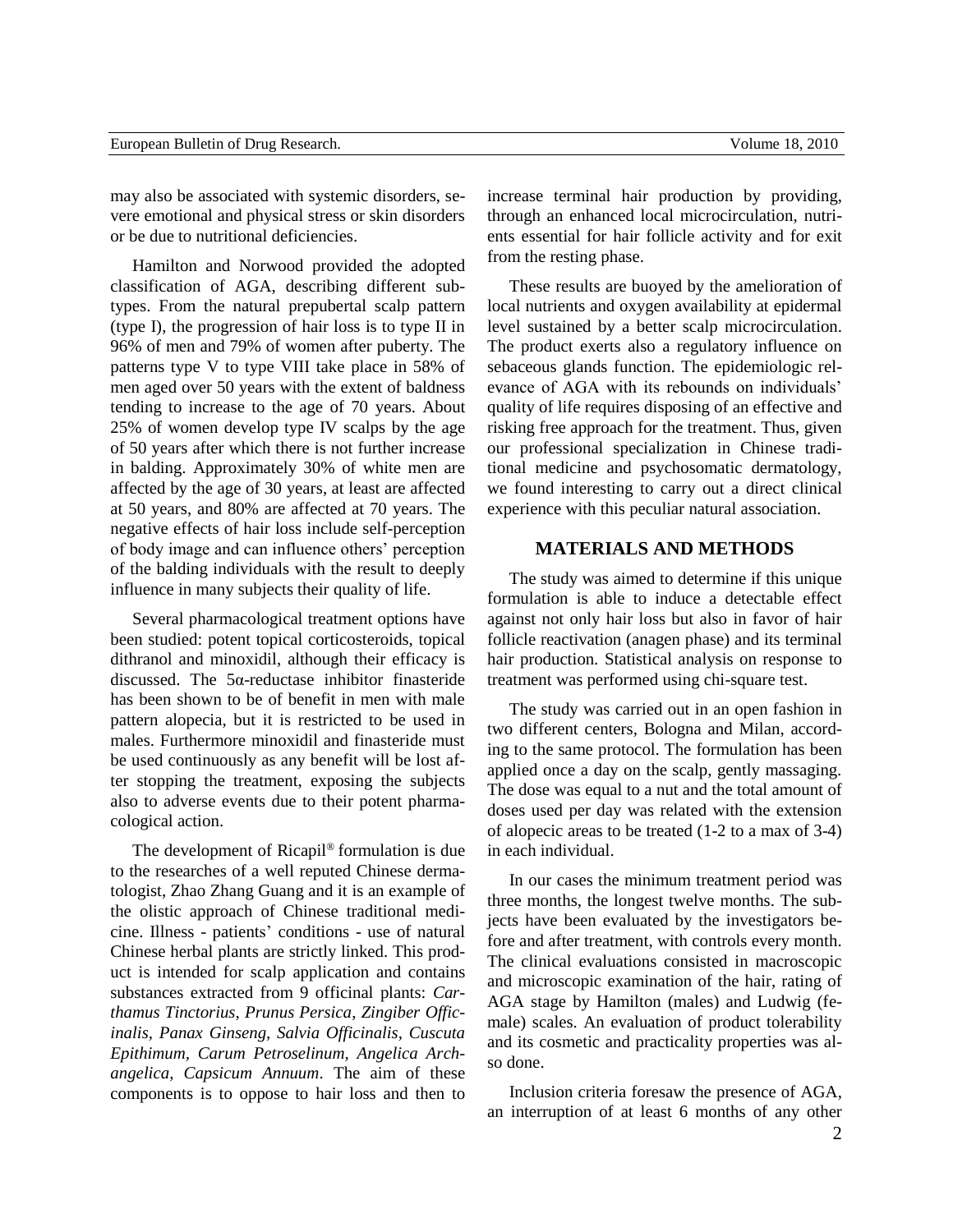therapy, local or systemic. In each subject has been carried out a careful anamnesis of the hair loss, followed by the microscopic examination of the hair to evaluate both terminal hair and follicle conditions. In each subjects routinely hematochimic tests have been performed to exclude any systemic interference exerted by product application on the scalp. Were excluded from the study pregnant or breast feeding women, subjects with systemic pathologies influencing their general conditions or treated with drugs known to interfere with hair, e.g. antineoplastic ones, as well as subjects not reliable in terms of product use and at risk for protocol violations.

# **RESULTS AND DISCUSSION**

As a whole, 46 subjects have been completed, 40 males and 6 females, treated for at least three months, 30 in Bologna and 16 in Milan. Distribution by age is shown in Figure 1.



Figure 1. Distribution by age

Males were affected by AGA of grade I-IV according the Hamilton scale, females by AGA I-II according to the Ludwig scale (Figure 2). Out of the 46 subjects 7 suffered from AGA from 5-12 years. Out of 46 subjects 35 used other topical treatments in the past, 6 (17%) with partially satisfactory results, 29 (83%) with unsatisfactory results. In the present study, efficacy evaluations were changes from baseline *vs*. the different control monthly evaluations. The chosen objective and subjective parameters have been summarized, as far as the effects of the treatment are concerned, in a global evaluation as follows:





- 1. Not valuable regrowth (= negative result/absent)
- 2. Appearance of fine vellus (= first stimulation result on inactive follicles/poor)
- 3. Initial regrowth of terminal hair  $(= \text{good})$
- 4. Regrowth of terminal hair  $(=$  very good)

The analysis was performed grouping good and very good responses because were both signs of hair follicle reactivation besides a truly appreciable terminal hair regrowth (Figure 3).

#### Figure 3. Response to treatment